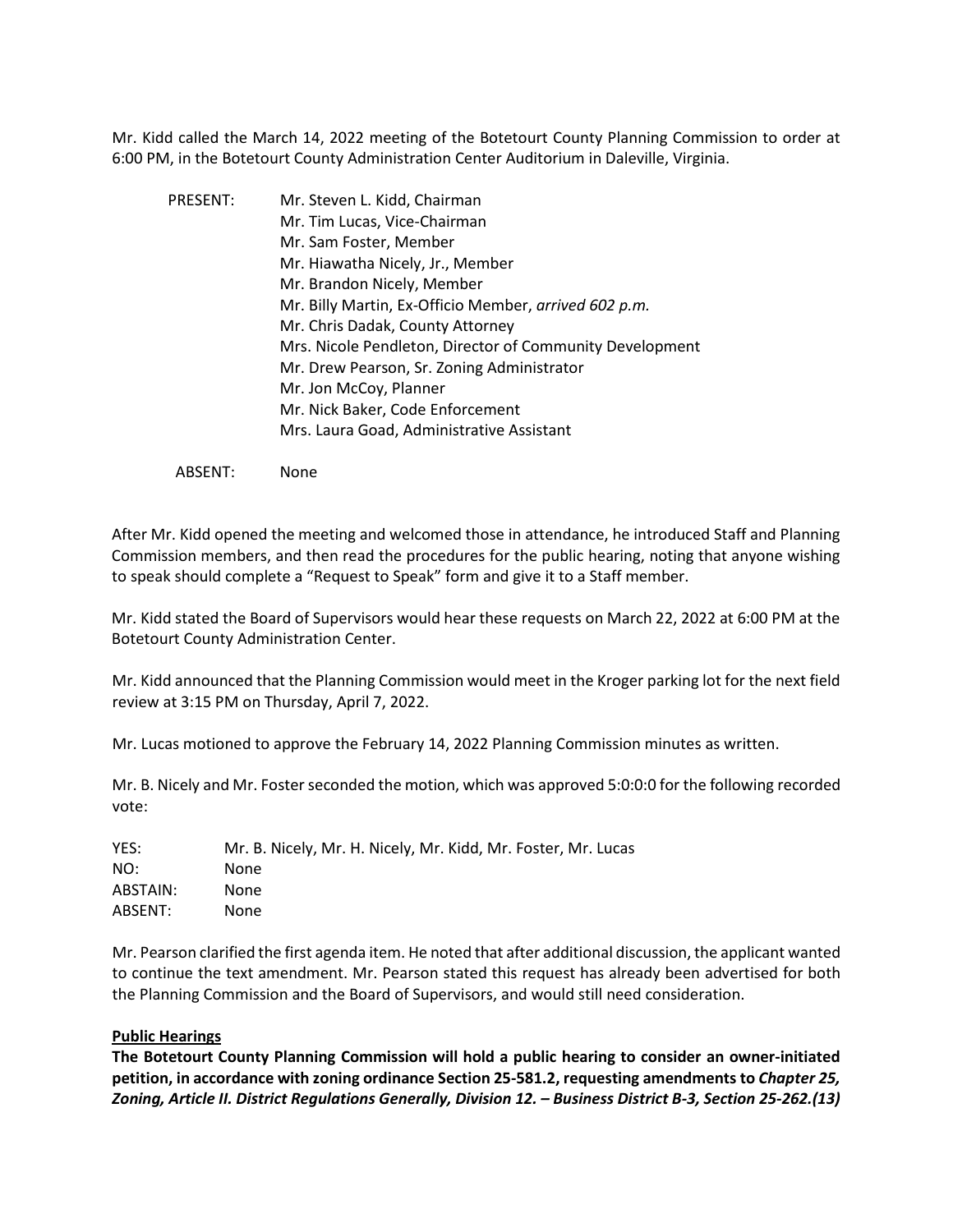# *– Permitted Uses,* **to add the use "Donation Collection Center", and** *Chapter 25, Zoning, Article VI. –, Section 25-601. Definitions* **to define the use***,* **which would permit the use for the purpose of accepting, sorting and distributing donations to their retail store locations.**

Mr. Pearson read this request aloud as he displayed the *Donation Collection Center* definition slide on PowerPoint. He stated this petition was filed by Goodwill Industries, because the use of Donation Collection Center was not currently in the ordinance and defined. He further stated that while Goodwill had a number of retail stores and this facility would only be used to collect, sort and distribute donated goods, and not a retail store. Mr. Pearson pointed out that the Business (B-3) Use District was designed for heavy commercial activities, and that this proposed use was being proposed as a permitted use. He further pointed out that staff recently started providing a recommendation on text amendment petitions when they were presented to the Board of Supervisors, which wasn't previously being done. Mr. Pearson stated it was staff's opinion that this was something that should come before the Planning Commission for their consideration and a recommendation to the Board as to the approval or denial of the amendments. It was then noted that no public comments had been received.

Mr. Kidd wanted to know if this would this include the unmanned boxes.

Mr. Pearson responded no, because this would be a staffed facility. He further responded that Goodwill did not propose unmanned boxes, and would be fully staffed.

Mr. Foster asked if this was for nonprofits.

Mr. Pearson answered that this was definitely tied to nonprofits. He said that typically the items get collected, and resold in the nearby community, noting the benefit for those that donate and for the community. Mr. Pearson mentioned Some other facilities that he worked with in the past put clothing in unstaffed collection boxes, saying that those were typically for-profit, and they shipped the clothes sometimes to foreign countries for thread and material. He stated this would benefit those in need for this community.

Mr. Foster inquired about outside storage.

Mr. Pearson replied that these were not typically left outdoors, although a facility operated by someone like Habitat might have outdoor storage. He remarked that it was common in B-3 to have outdoor storage with screening, and they would have to go through site plan process.

Mr. Foster said he was thinking of the property they decided not to use. He questioned if another nonprofit came in and decided to store something outside, such as a car. He asked if we wanted cars stored outside.

Mr. Pearson responded that by definition, if Goodwill had a facility where they had collections, they would still be subject to screening requirements.

Mr. Lucas wanted to know if they collected, sorted and sold at one location.

Mr. Pearson replied that the Botetourt Commons location was a retail store, noting there were some limited industrial uses allowed in B-3.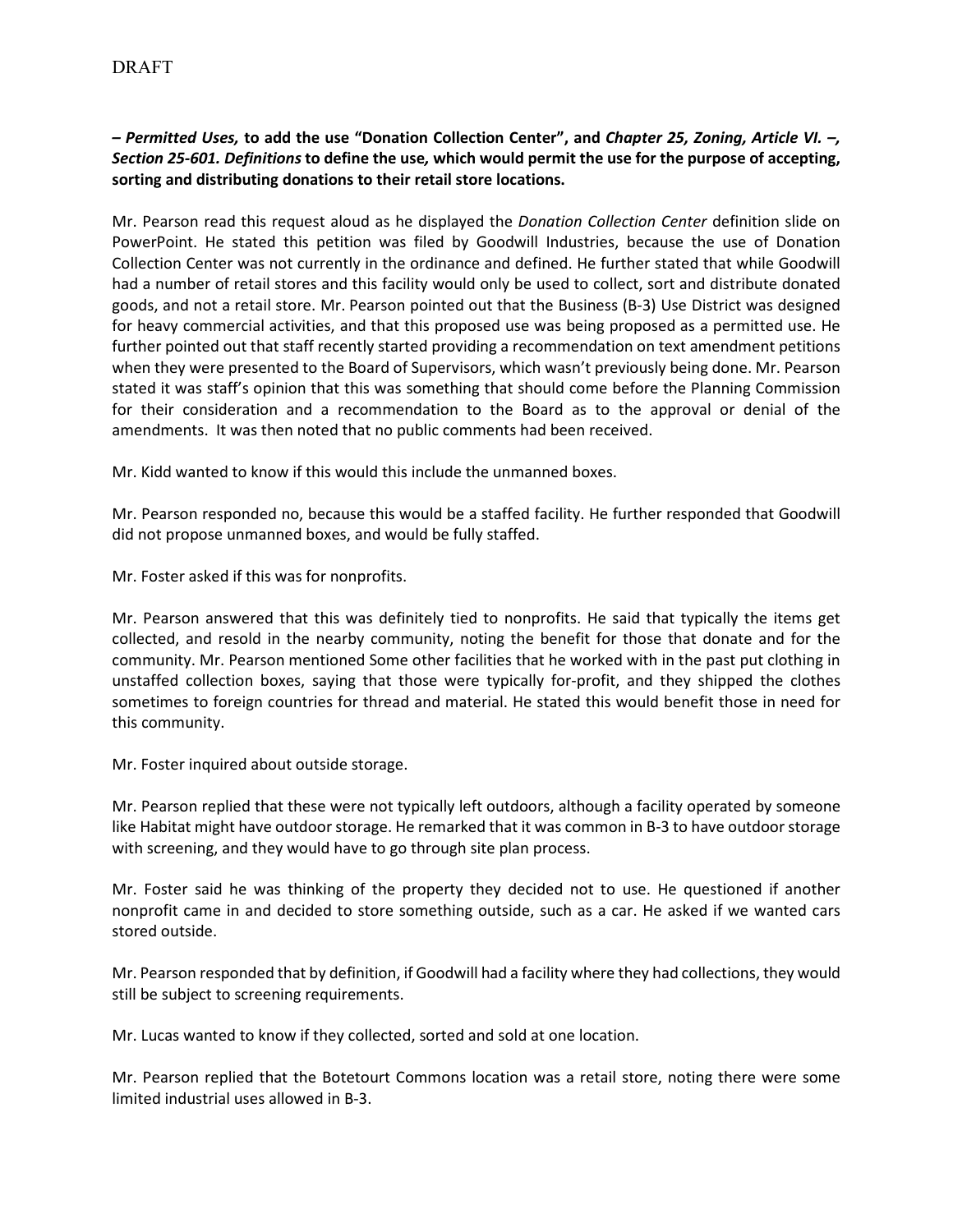Mr. Pearson commented that the applicant was not present here tonight, but they planned to attend the Board meeting.

Mr. Kidd opened the public hearing.

### *There being no one else to speak, Mr. Kidd closed the public hearing.*

Mr. Foster stated that his only concern was outside storage.

Mr. Lucas asked if B-3 would have restrictions.

Mr. Kidd commented Mr. Foster had a good point with auto sales.

Mr. Lucas stated that he was ok with this.

Mr. Lucas motioned to forward the text amendment request as stated to the Board of Supervisors with a recommendation of approval on the basis that the requirements of Section 25-581.2 of the Zoning Ordinance had been satisfied.

Mr. B. Nicely seconded, which was unanimously approved 5:0:0:0, with the following recorded vote:

| YES:     | Mr. B. Nicely, Mr. H. Nicely, Mr. Kidd, Mr. Foster, Mr. Lucas |
|----------|---------------------------------------------------------------|
| NO:      | <b>None</b>                                                   |
| ABSTAIN: | None                                                          |
| ABSENT:  | <b>None</b>                                                   |

Mr. Kidd announced the motion carried.

**Amsterdam District: Botetourt Properties LLC request to rezone a total of 4.098-acres of a 6.84-acre lot, currently located in the Residential (R-3) and (R-1) Use Districts. They request to rezone the 4.098-acre, Residential (R-3) Use District portion, with possible proffered conditions, to the Business (B-2) Use District. The Residential (R-1) portion will remain unchanged. The request is in accordance with** *Section 25-581. – Zoning Map Amendment—Owner Initiated* **of the Botetourt County Code and is for the purpose of providing driveway access to an adjoining parcel located in the Business (B-2) Use District known as Tax Parcel #101-82. The proposed lot to be rezoned is located east of the adjacent property 35 Cedar Plateau Way, identified on the Real Property Identification Maps of Botetourt County as Section 101, Parcel 81.** 

Mr. McCoy greeted the Planning Commission and read the request aloud as he displayed the legal advertisement, then zoning and aerial maps on PowerPoint. He stated the portion to be rezoned was zoned R-3, currently vacant and flanked by residential development east and west around it with the Plateau of Cedar Ridge to the south. Mr. McCoy displayed the aerial map with adjoining parcels with the vacant 101-82 below, and then displayed the plat depicting existing zoning R-3, and R-1, as he mentioned that should this be rezoned to B-2, it would allow any by-right B-2 use on this property, and provide an access drive off Cedar Plateau Way to a parcel steep in the front, with the intent to access that parcel from the rear of the drive. Mr. McCoy explained the Comprehensive Plan identified this area as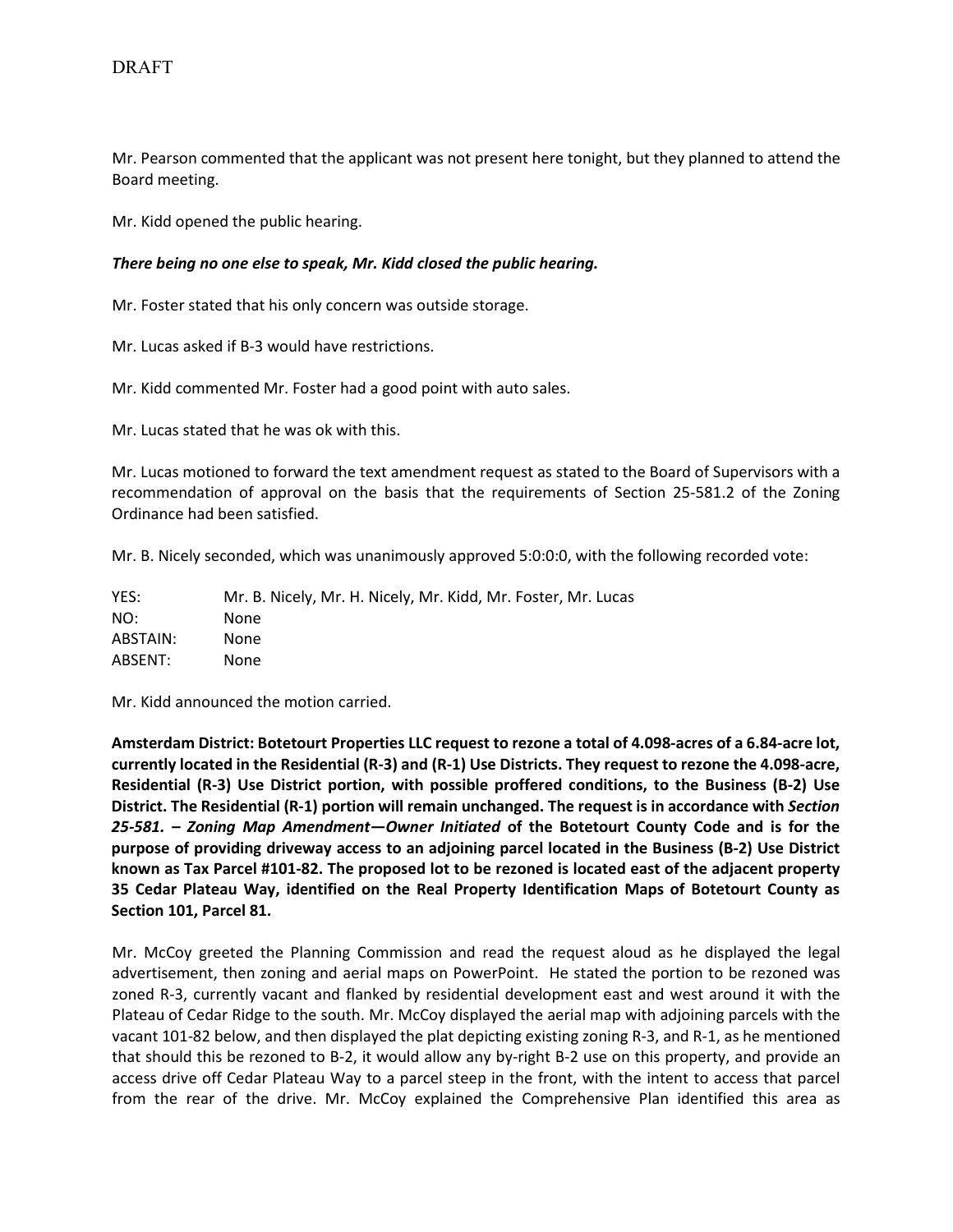commercial, and the key to appropriate development appeared to be in support of that goal. He stated that Staff received several calls, concerns, and emailed public comments, and the applicant was here to provide context.

Mr. Kidd wanted to know about Tax Map 101-82.

Mr. McCoy stated that Tax Map 101-82 abuts US Route 220, and he believed the intent was for the road to curve back to provide driveway access to the lot, as he noted that Staff did not have a formal design.

Mr. H. Nicely mentioned that was noted during the field review.

Mr. McCoy showed additional slides depicting the existing road with the topography, the current mall, and signage.

Mr. Bobby Wampler of Engineering Concepts Inc. in Daleville, stated that he was here on behalf of applicant, who was also present. He stated the purpose of request was for the current road to allow access to Tax Map 101-82 as he displayed the slide illustrating a curved road to Tax Map 101-82. Mr. Wampler referenced the location of Big Lick Pizza, noting the applicant wanted to build on US 220, but the topography and steep grade created access difficulties. During conceptual review with staff, Mr. Wampler said he learned that the R-3 portion had to be rezoned to B-2. He explained that the applicant's original intent was to get to this site, but the Zoning Ordinance required him to rezone to B-2. Mr. Wampler noted that he had received the public comments, and then spoke to the height of the structures. He stated that Residential (R-3) allowed a 35-feet tall townhome, and they could have three-story building there with zero lot lines, similar to the three-story homes in Daleville Town Center. By rezoning to B-2, Mr. Wampler commented that the landscaping and buffering requirements were more stringent and would provide better screening.

Mr. Lucas asked Mr. Wampler if the considered moving the zoning line and if the proposal was limited to just the commercial driveway, if that was workable or if the whole lot had to be rezoned, and proffers.

Mr. Wampler responded that the intent was for building on US 220, and he would have to speak with the property owner.

Mr. Kidd noted the remaining R-1 property, and asked how they proposed to access it at later date.

Mr. Wampler replied that his expectation was that Cedar Plateau would continue straight back, noting the sanitary sewer easement and drainage paths limited development on the R-1 section. He remarked that the need for the line to go back there was where the zoning designation changed.

Mr. Kidd opened the public hearing.

Ms. Marcia Paul of Daleville, confirmed they there could be limited development on the R-1 property. Noting the proposed change from R-3 to B-2, Ms. Paul questioned if they could change the R-1 to B-2. The Planning Commission responded the developer would have to come back and request the R-1 to B-2 rezoning. She questioned the rezoning if they weren't sure what they were doing, except for the proposed building on TM 101-82.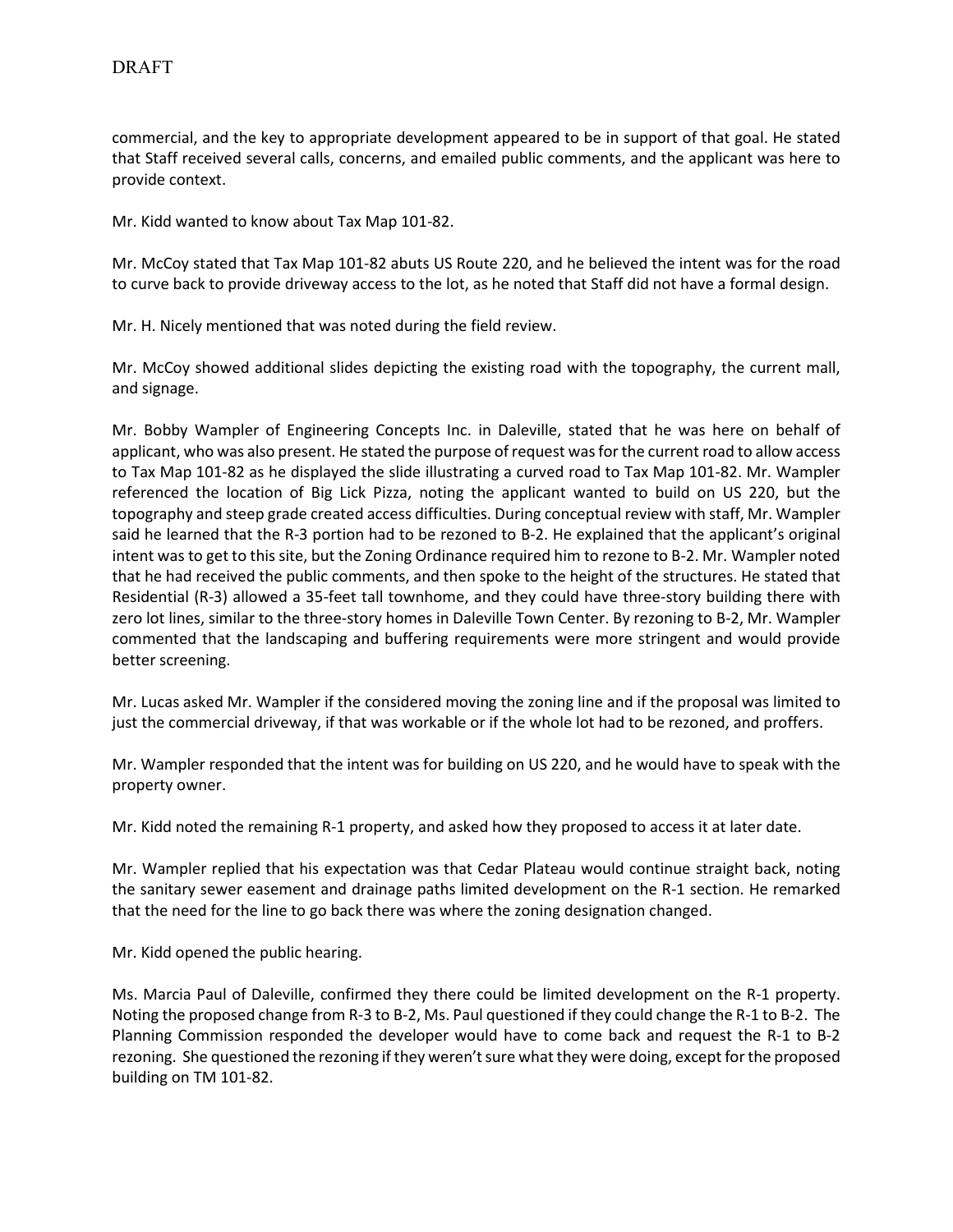Mr. Kidd said they would have to come back for a R-1 rezoning request, and explained the rezoning was necessary because of the road that needs to go through that.

Ms. Paul asked if that would change the property value, if they would to put up a sound barrier, and trees for light pollution.

Mr. B. Nicely responded the ordinance would require barriers, such as plants.

Ms. Paul said she had a letter from a neighbor, which she gave to Mrs. Goad.

Mr. Timothy Plunkett of Daleville, gave photos to Planning Commission members and then read from his letter [Public comment #1] presented to the Planning Commission, as he cited his view, noise, lighting, other available US 220 locations, security risks, as his opposition.

Ms. Tonya Poindexter of Daleville, said she supported the residents, because the road would become a main pass-through road for other traffic.

### *There being no one else to speak, Mr. Kidd closed the public hearing.*

Mr. Kidd asked Mr. Wampler for any further details about the upper part of this lot being rezoned from R-1, noting that was a valid concern.

Mr. Wampler stated there were no plans to develop it, and they did not want to take a zoning action, they did not want to proffer an access road only, in the event it could be developed.

Mr. Kidd stated the biggest concern was not knowing. He further stated the Planning Commission would like to know what was going on, and he understood the neighbors' concerns, but there was nothing shown, and it was hard to check this off.

Mr. Wampler said if they needed to reduce the B-2 area, and meet minimum district size with a boundary line adjustment, they could proffer to only to that and pull the B-2 zoning only to that road, and if that was to reduce the area to extend the US 220 parcel, they could do that. He said he also wanted Staff's perspective.

Mr. Kidd said he could not speak for all members, but he felt like that would be something he would entertain, instead of open with an unknown. Mr. Kidd asked if that was something that could be done this evening.

Mrs. Pendleton stated that any proffers needed to be revised or accepted before closing this public hearing, noting there were opportunities to revise this before the Board of Supervisors meeting, or there's an opportunity at your discretion to defer this a month. Mrs. Pendleton commented the Planning Commission had the ability to recommend less area than proposed and advertised, however, the Board of Supervisors would have to have a metes and bounds description to tie down to the land prior to the Board's public hearing. She noted the options were to revisit, or they could send forward and let board make a decision or come back with more information.

Mr. Wampler discussed options and how they might affect this development.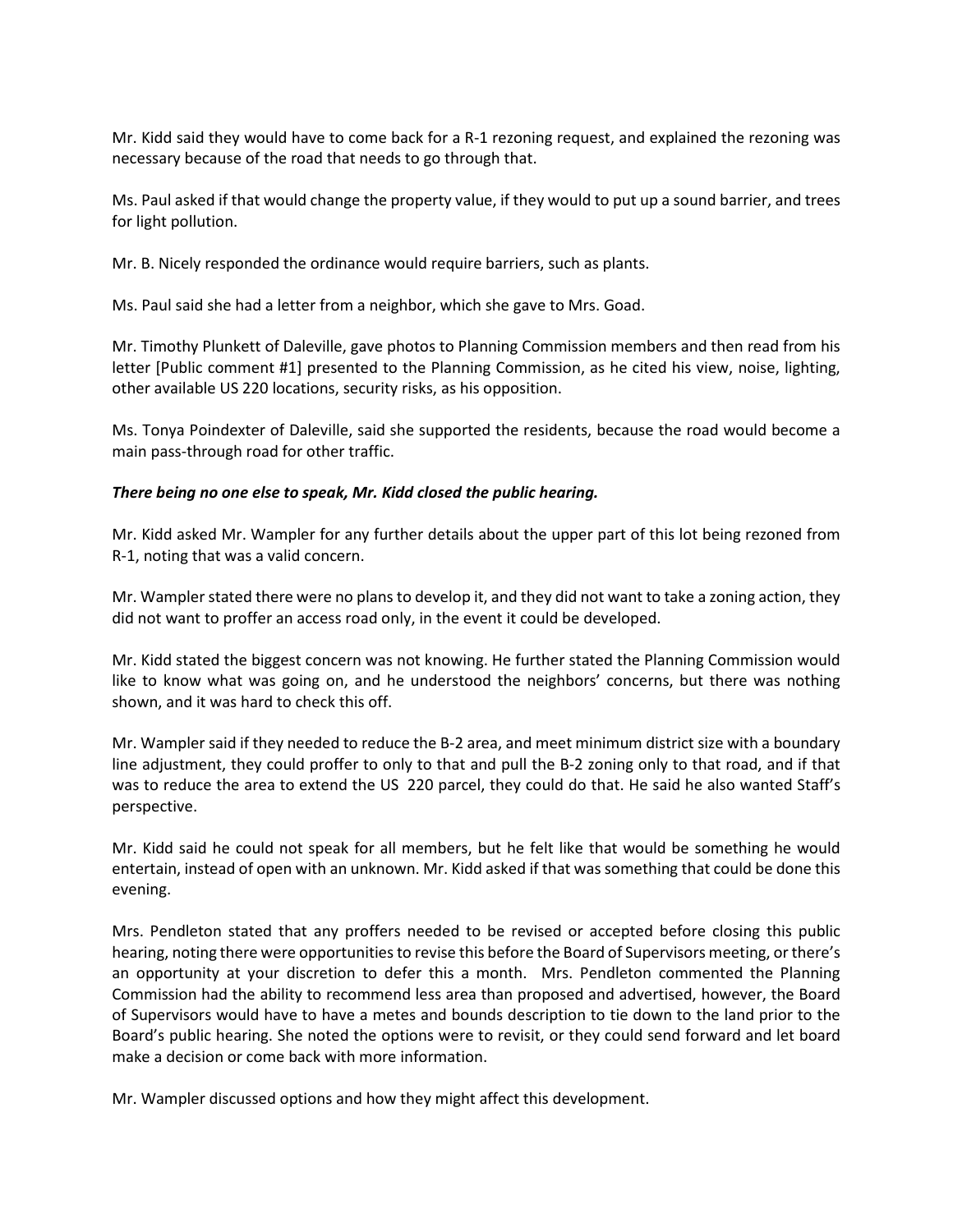The Planning Commission and Mr. Wampler briefly discussed proffers, stormwater, and the upcoming Board meeting one week away.

Mrs. Pendleton stated if this request needed to be deferred, they would have to defer to a firm date, such as the next Planning Commission meeting, otherwise, re-advertisement and notifying adjacent property owners again would be necessary.

After further discussion, Mr. Kidd suggested tabling this request to the next Planning Commission meeting, to which the applicant agreed.

Mr. H. Nicely motioned to defer the rezoning to Business (B-2) request until the next meeting, April 11, 2022 regarding at the Botetourt County Administration Center at 6:00 PM so they can complete their proposal with an updated metes and bounds and possible proffers.

Mr. Foster seconded, which was unanimously approved 5:0:0:0, with the following recorded vote:

| Mr. B. Nicely, Mr. H. Nicely, Mr. Kidd, Mr. Foster, Mr. Lucas |
|---------------------------------------------------------------|
| None                                                          |
| None                                                          |
| None                                                          |
|                                                               |

Mr. Kidd announced the motion carried and the Planning Commission would see them next month.

**The Botetourt County Planning Commission will hold a public hearing to consider an owner-initiated petition, in accordance with zoning ordinance Section 25-581.2, that requests amendments to** *Chapter 25, Zoning, Article II. Division 11.- Business District B-2, Section 25-242(12).- Permitted Uses,* **to add the use "Equipment Rental and Leasing", and** *Chapter 25, Zoning, Article VI. –, Section 25-601. Definitions*  **to define the use, which rents or leases equipment similar to electronics, furniture, tools, party supplies and recreational items.** 

Mr. Pearson read the text amendment aloud, as he displayed the legal advertisement on PowerPoint. He explained that the zoning ordinance contained rental and leasing for cars and heavy equipment, but not for smaller items that were included in the proposed uses definition. Mr. Pearson noted this was the reason for the applicant's petition for changes to the zoning ordinance.

Mr. Kidd wanted to know if this would this cover something like Aztec rentals.

Mr. Pearson responded yes, that he thought it would. He further responded that Staff recognized this was a use that should be addressed, and that Staff received no public comments.

Mr. Kidd confirmed this would be a by-right use in B-2, and basically an Aztec-type rental in B-2.

Mr. Kidd opened the public hearings.

## *There being no one else to speak, Mr. Kidd closed the public hearings.*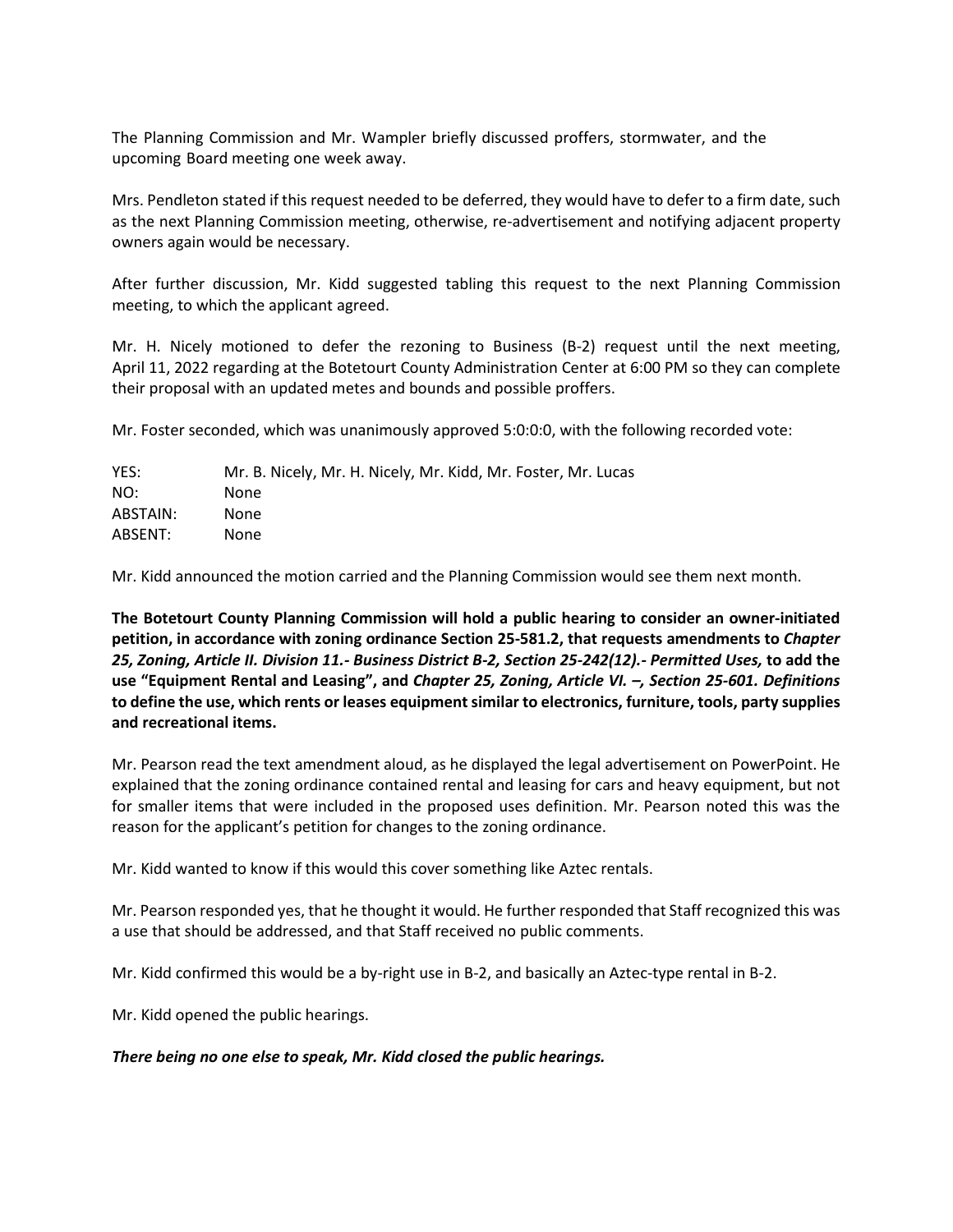Mr. Lucas motioned to forward the requested text amendments to the Board of Supervisors with a recommendation for approval on the basis that the requirements of Section 25-581.2 of the Zoning Ordinance had been satisfied:

Mr. Kidd seconded, which was unanimously approved 5:0:0:0, with the following recorded vote:

| YES:     | Mr. B. Nicely, Mr. H. Nicely, Mr. Kidd, Mr. Foster, Mr. Lucas |
|----------|---------------------------------------------------------------|
| NO:      | None                                                          |
| ABSTAIN: | None.                                                         |
| ABSENT:  | None                                                          |

**Buchanan District: Matthew Snare requests to rezone a two-acre portion of a 52.945-acre parcel from the Agricultural (A-1) Use District to the Business (B-2) Use District, with possible proffered conditions, in accordance with** *Section 25-581. – Zoning Map Amendment—Owner Initiated,* **of the Botetourt County Code***,* **and** *Chapter 25 Zoning, Article, II. – District Regulations, Division 11.- Business District (B-2),* **with a Special Exception Permit to reduce the minimum district size from five to two acres in accordance with** *Section 25-244. – District Requirements* **for the purpose of establishing a business that rents party supplies and recreational equipment. The proposed area to be rezoned is adjacent to the applicant's home located at 15709 Lee Highway (Route 11) and is identified on the Real Property Identification Maps of Botetourt County as a portion of Section 64, Parcel 44.**

Mr. Pearson read the legal advertisements aloud, as he displayed the legal advertisement with the zoning and aerial maps on PowerPoint. Mr. Pearson explained the overall tract that was highlighted on the screen, pointing out the location of the two acres, with the applicant's home. He also pointed out the nearby Exxon Convenience Store and North Star Restaurant located in the B-2 Use District and adjacent to a vacant retail store building located in the B-1 Use District as uses in vicinity, and residential homes, with mostly agriculture zoning. Mr. Pearson stated the applicant needed Business (B-2), and his plan showed a small office, with the storage building in the back with rental items. He further stated the applicant delivered the rental items to customers. Mr. Pearson said the applicant also requested a SEP for two acres, as he pointed out the area. He stated it was customary for Staff to provide conditions should the Planning Commission decide to approve, and he read the following conditions aloud:

- 1. The special exception permit for the reduction in district size shall be limited to the proposed twoacre parcel shown on sheet 4 of the Snare concept plan, prepared by Engineering Concepts Inc. and dated December 1, 2021.
- 2. A subdivision plat for the proposed two-acre parcel shall be recorded prior to site plan approval.
- 3. Any use located on the two-acre parcel shall be subject to the provisions of Botetourt County's noise ordinance.
- 4. The development of the property shall be constructed in substantial conformance with the improvements shown on sheet one (1) of the Snare concept plan, prepared by Engineering Concepts Inc. and dated December 1, 2021.
- 5. All other specifications and general provisions shall be met as required by the Botetourt County Zoning Ordinance and in no instance shall the zoning conditions exempt a project from any local,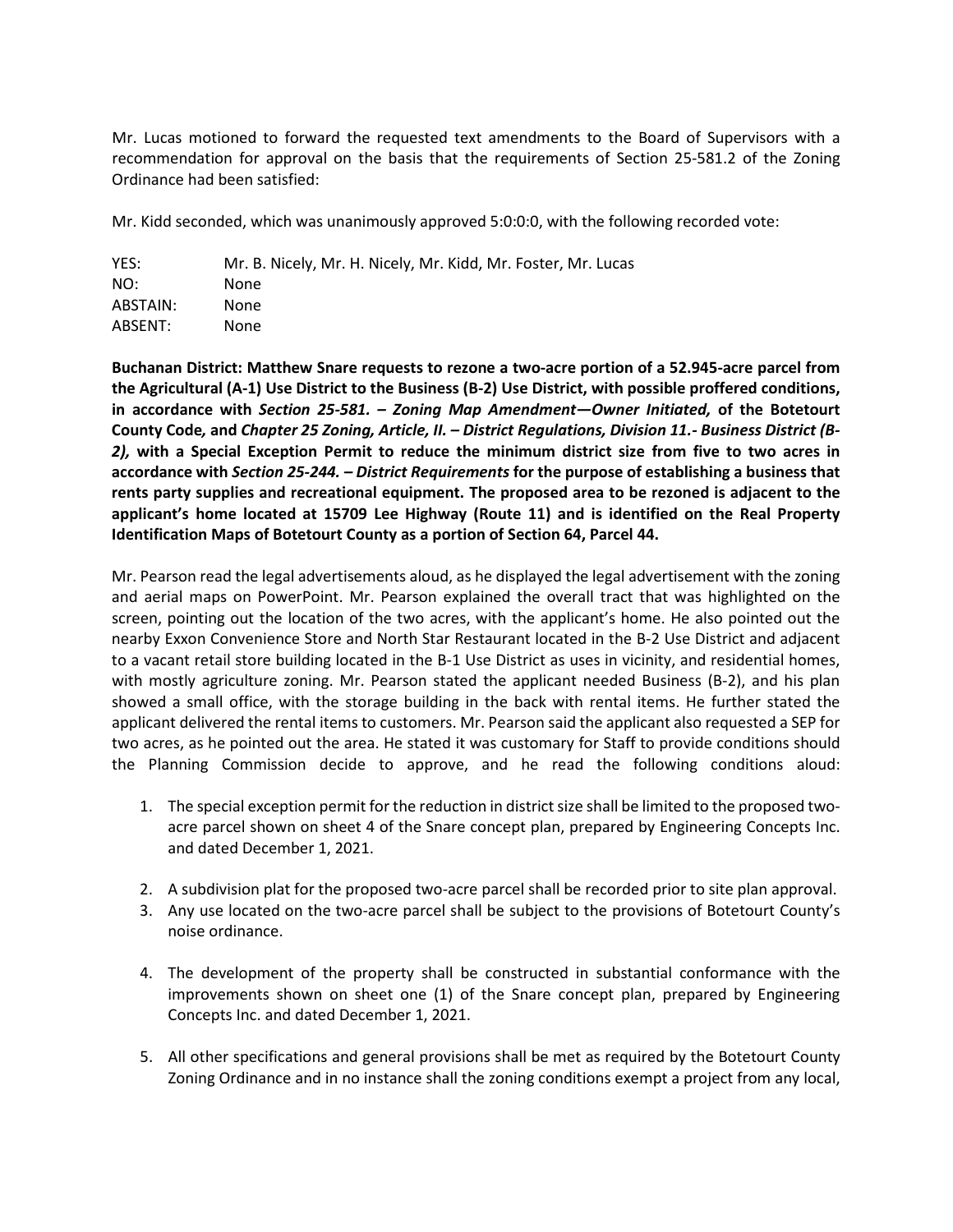state or federal development requirements, except where allowed by the Zoning Ordinance.

Mr. Pearson explained the concept plan showed only one driveway entrance, and should this be approved and conditions included, the driveways could not change. Mr. Pearson commented that staff had not received any public comments.

Mr. Bobby Wampler of Engineering Concepts Inc. in Daleville, spoke on behalf of the applicant, Mr. Matthew Snare, who was also present.

Mr. Kidd asked them to discuss VDOT, asking about changing the existing entrance.

Mr. Wampler explained they had to do traffic trip generation and looked at turning maneuvers. Mr. Wampler stated that based on the use, this was far below minimums.

Mr. Matthew Snare of Buchanan, stated that he was in the events and entertainment business. He further stated that he was in the process of relocating his business from Roanoke to his home here in Botetourt, and that he set up bouncy houses, etc. for schools and churches. Mr. Snare said he wanted a very small office in the front with storage in the back, and that he was willing to proffer no signs.

Mr. Kidd asked if he would have people coming in.

Mr. Snare responded that at his existing business, people sometimes wanted to pick up a bouncy house, but the majority prefer delivery.

Mr. Wampler stated that they showed was what Mr. Snare wanted.

Mr. Pearson clarified it would not be permissible to run B-2 Business through the A-1 Use District property.

Mr. Lucas asked about the size of vehicles used for the business.

Mr. Snare responded that he had three box trucks, two vans, and confirmed no semi-trailers.

Mr. Kidd opened the public hearings.

#### *There being no one else to speak, Mr. Kidd closed the public hearings.*

Mr. H. Nicely stated he had looked at this during the field review,

Mr. Kidd said he thought this was fine.

Mr. Lucas mentioned the good access to the interstate.

Mr. Kidd motioned to forward the rezoning to Business (B-2) request to the Board of Supervisors with a recommendation for approval on the basis that the requirements that Section 25-581 of the Zoning Ordinance had been satisfied.

Mr. Foster seconded, which was approved 5:0:0:0, with the following recorded vote: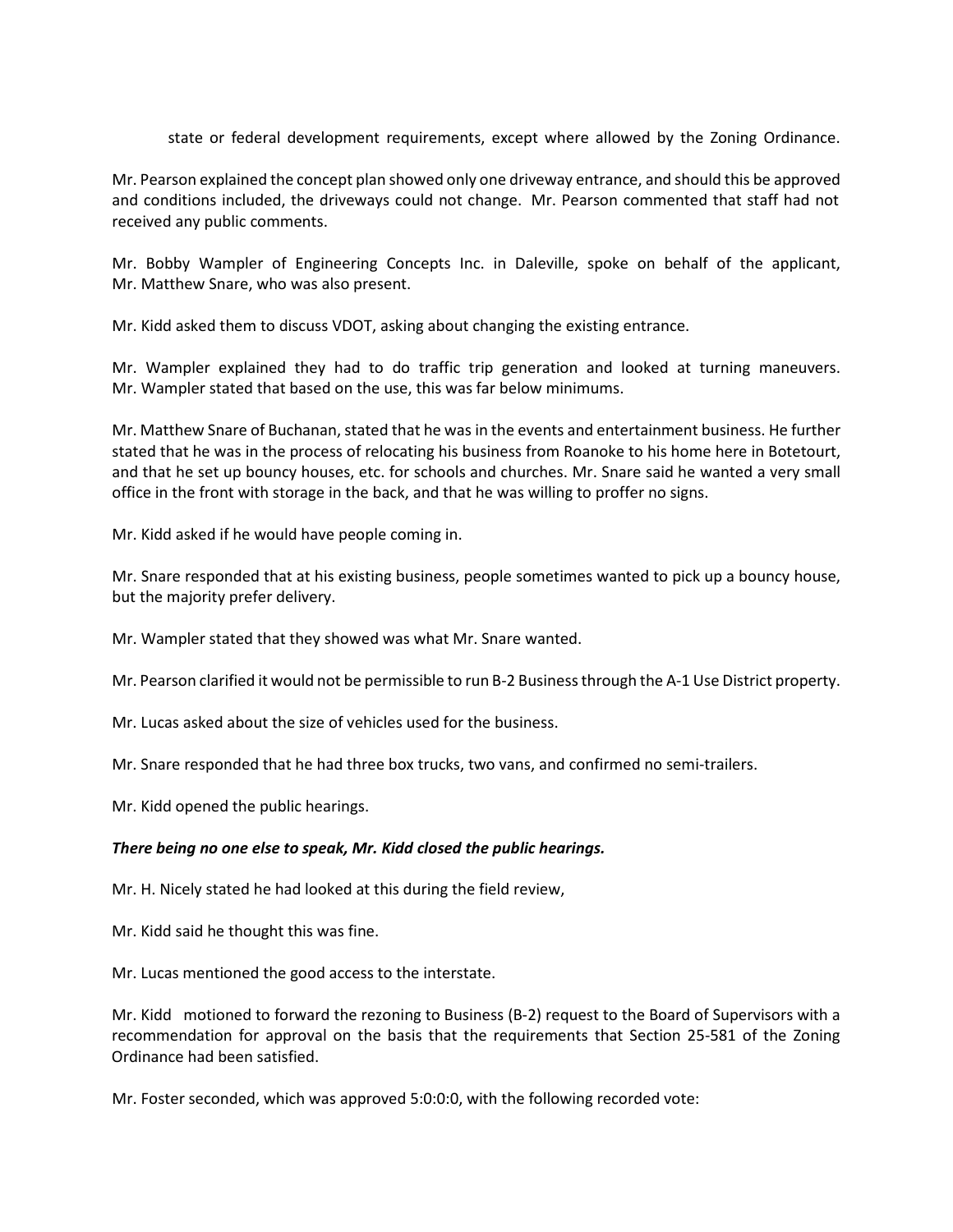YES: Mr. B. Nicely, Mr. H. Nicely, Mr. Kidd, Mr. Foster, Mr. Lucas NO: None ABSTAIN: None ABSENT: None

Mr. H. Nicely stated that all recommended conditions were fine.

Mr. Kidd motioned to forward the Special Exception Permit request to the Board of Supervisors to reduce the minimum district size from five to two acres in accordance with Section 25-244. with a recommendation for conditional approval on the basis that the requirements of Section 25-583 of the Zoning Ordinance had been satisfied with the following conditions:

- 1. The special exception permit for the reduction in district size shall be limited to the proposed twoacre parcel shown on sheet 4 of the Snare concept plan, prepared by Engineering Concepts Inc. and dated December 1, 2021.
- 2. A subdivision plat for the proposed two-acre parcel shall be recorded prior to site plan approval.
- 3. Any use located on the two-acre parcel shall be subject to the provisions of Botetourt County's noise ordinance.
- 4. The development of the property shall be constructed in substantial conformance with the improvements shown on sheet one (1) of the Snare concept plan, prepared by Engineering Concepts Inc. and dated December 1, 2021.
- 5. All other specifications and general provisions shall be met as required by the Botetourt County Zoning Ordinance and in no instance shall the zoning conditions exempt a project from any local, state or federal development requirements, except where allowed by the Zoning Ordinance.

Mr. B. Nicely seconded, which was unanimously approved 5:0:0:0, with the following recorded vote:

YES: Mr. B. Nicely, Mr. H. Nicely, Mr. Kidd, Mr. Foster, Mr. Lucas NO: None ABSTAIN: None ABSENT: None

Mr. Kidd announced the motions carried.

**Amsterdam District: VJL LLC (ABoone Real Estate, Inc., contractual purchaser) requests a Commission Permit in accordance with §15.2-2232 of the Code of Virginia for the construction of public road(s), and also requests a rezoning of a 78.948-acre parcel from the Agricultural (A-1) Use District to the Residential (R-1) Use District, with possible proffered conditions, in accordance with** *Section 25-581. – Zoning Map Amendment—OwnerInitiated***, ofthe Botetourt County Code, for the purpose ofresidential development, with a maximum of 130 lots and associated open space. The property is located on Greenfield Street (Route 673), Daleville, VA, and access to the entire development is proposed via Greenfield Street at the O'Hara Drive (Route 1155) intersection, approximately 0.5 miles northeast of**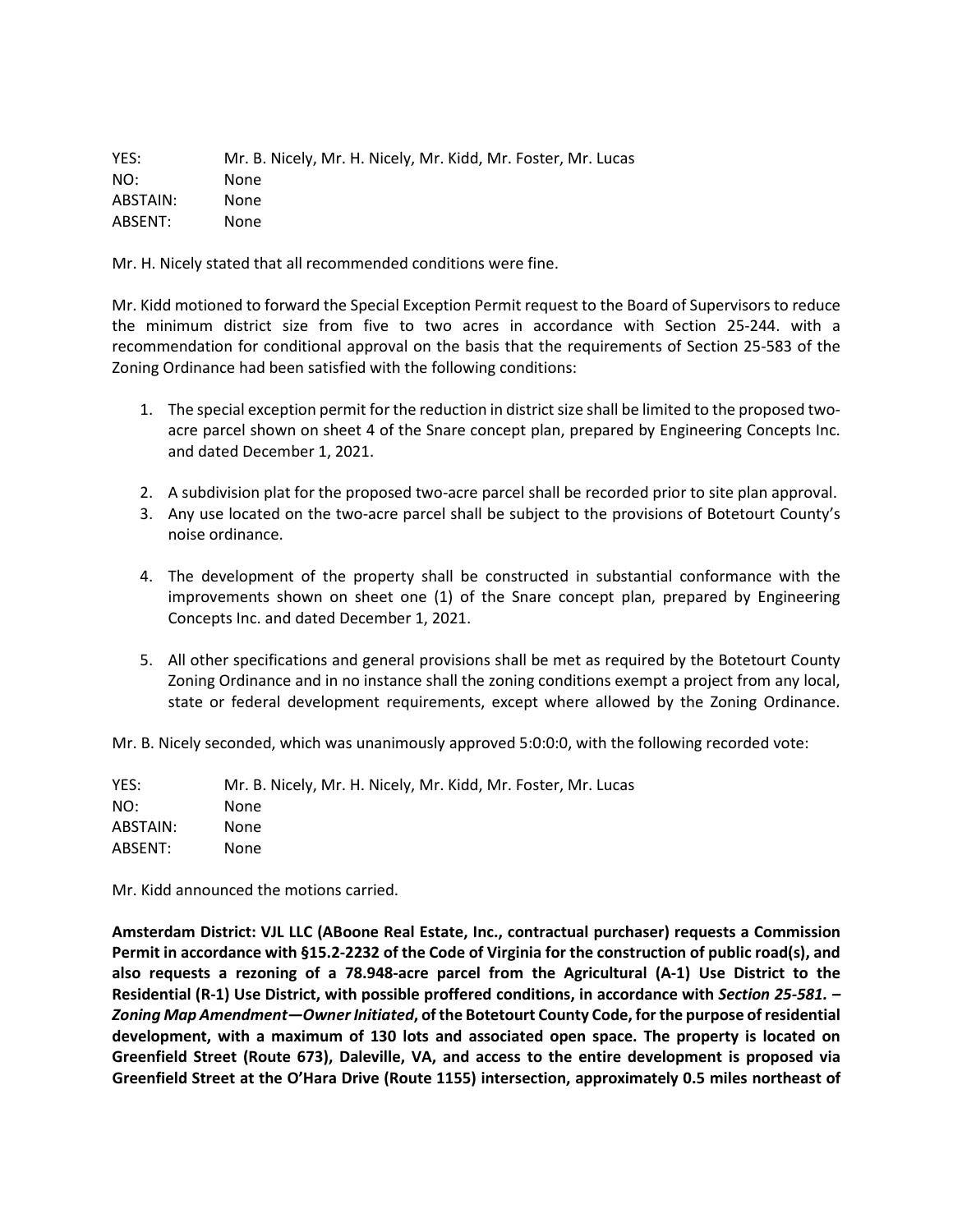## **the Roanoke Road (US Route 220)/Greenfield Street intersection and is identified on the Real Property Identification Maps of Botetourt County as Section 88, Parcel 94.**

Mrs. Pendleton greeted the audience and the Planning Commission. She read the request aloud as she displayed the legal advertisement, then the zoning and aerial maps on PowerPoint. She stated the site was approximately 79 acres, located adjacent to the Ashley Plantation subdivision and Ashley Plantation Golf Course. The parcel was mostly open pasture with wetlands and a watercourse present on site. Displaying the concept plan with the proffer, Mrs. Pendleton further stated the proposed development consisted of a single-family detached subdivision, a maximum of 130 lots accessed via two entrances on Greenfield Street, one directly across from O'Hara Drive and one across from the entrance to the Ashley Plantation Golf Course and Pool. All direct residential driveway access would be from new internal public roads built to VDOT standards. There were two proposed cul-de-sacs with a stub-out showing a connection to a vacant parcel to the south. She noted the applicant proffered substantial conformance to the concept plan that showed 38 conventional R-1 lots ranging from approximately 0.49 acres to 1.3 acres. Mrs. Pendleton said there would be no access to these lots from Greenfield Street, the proffered concept plan showed a row of varying types of trees to serve as a visual buffer to the proposed residential lots closest to Greenfield Street. More internal to the subdivision, the plan showed 92 cluster lots ranging from 9,000 square feet (0.2 acres) to 18,959 square feet (0.44 acres) with three open space lots totaling 12.5 acres, as well as a stormwater management facility and existing wetlands to be owned and maintained in fee simple subject to a court-recorded maintenance agreement. The average density of the cluster lots (22,017 square feet), would be greater than the minimum density for conventional R-1 lots at 20,000 square feet.

Mrs. Pendleton recapped that the conventional R-1 subdivision required a minimum lot size 20,000 square-feet, and with the associated open space, the average density of the cluster lots would still be above 20,000 square-feet. She noted the adjacent single-family Residential (R-1, R-3) and Agricultural (A-1) zoning and forested vacant land and the golf course, as she displayed site visit photos. Mrs. Pendleton mentioned the zoning ordinance requirements were provided in the background report, and if approved, the next step would be the requirement for the subdivision agent to review the plats in accordance with standards related to topographic suitability, coordinated infrastructure improvements, floodplains, natural drainage, stormwater management, erosion and sediment control soil suitability, easements, fire protection, and streets and connectivity. A preliminary plat will be required to be submitted and reviewed. The agent may call for opinions or decisions, from the Planning Commission, the county engineer or other departments in considering details of any submitted plat. The applicant has stated that the roads are planned to be a typical 50-foot rights-of-way, and that existing sanitary sewer crossing through the center of lots (see Lot 29 and 9 as an example) could be relocated pending the final engineered design.

Mrs. Pendleton stated the Commission Permit request should be considered in accordance with Sec. 25-576 of the zoning ordinance, noting it must be in accordance with the Comprehensive Plan, which the 2010 Comprehensive Plan identified this as medium density, as she read, *"Medium Density Residential: This category includes areas where suburban patterns of residential development have occurred and are encouraged to occur in the future. Although single family homes are the predominant land use in this category, higher density residential development such as townhomes and apartments may also be suitable. Allowable future densities in these areas should be based upon the availability and adequacy of public facilities and the compatibility of the proposed land use with surrounding properties. Public water and/or sewer typically serve or are planned for these areas."*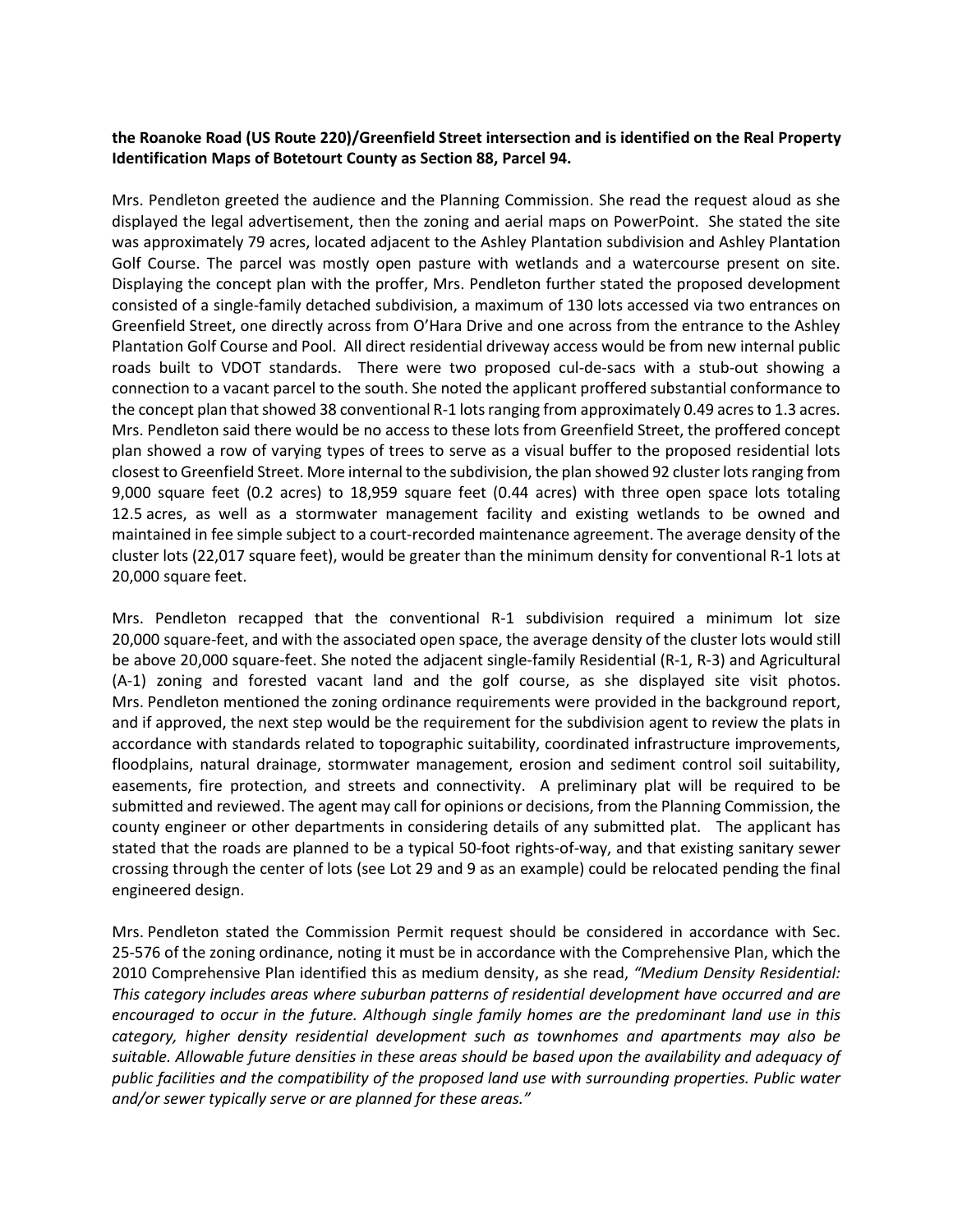Mrs. Pendleton stated the 2019 VDOT traffic data for Greenfield Street (Route 673) indicated there was an Annual Average Daily Traffic (AADT) volume of 1,200 vehicles from the intersection US 220 (Roanoke Road) to Route 670 Trinity Road. She further stated the applicant performed an access management traffic impact analysis, VDOT comments were included in the attached information, at VDOT's request, the TIA was amended last week to evaluate warrants for a right turn taper and left turn and storage lane, and based on existing and proposed traffic, a right turn taper appeared to be required, but no left turn and storage lane would be required based on Mr. Wampler's analysis.

Concerning Fire and Rescue, Mrs. Pendleton noted the continuing work with that department, as she read Chief Ferguson's comments, *"The addition of housing developments of any size in the Daleville area will put additional strain on those emergency services resources. This statement should not reflect lack of support this proposal nor for continued growth in housing, manufacturing, and industry, but rather to point out the need for the continued efforts to ensure adequate fire protection and emergency medical services in this portion of the community. Daleville has grown immensely over the past two decades without any commensurate increase in fire and emergency services support in the immediate area. The closest fire protection (Troutville) is 3.5 to 4.5 miles away depending on route of travel, with the next secondary response being 5.7 miles in Fincastle. Mapping estimates indicate Troutville to be a 6-to-7 minute drive time without traffic. This is significant considering that fire doubles in size every 60 seconds. The limited resources available for fire and emergency services in this area reflects the need to ensure growth and development occurs at a rate for which public safety resources can provide prompt and adequate services. It is my professional opinion, based on working knowledge and results of the Fire and EMS station study, that this area is currently underserved."*

Mrs. Pendleton then read comments from Dr. Russ, School Superintendent: *"The major impact any new* development will have on our school division is that of additional students. This is not to imply this is a *"negative" impact. We are in the business of educating our county's children, and we welcome all students into our buildings. Over the past several years, we have seen a minimal decline in our Average Daily Membership (ADM), which does impact our funding from the state. Additional ADM would not be viewed as a bad thing. If new development does impact a specific school and places that school over-capacity, we are at a point that we could look at adjusting attendance lines to address this issue. The location of this proposed development does not add safety or traffic concerns for any of our existing schools."* 

In terms of utilities, Mrs. Pendleton stated the applicant provided a letter from Central Water Company indicating they had the capacity to supply these residential hookups. The Western Virginia Water Authority indicated that sewer could be provided to the property by connecting to the existing eight-inch public sanitary main location on the property in an easement and provided comments that the existing pump station would need to be reviewed for potential improvements based on additional flows directed to the Ashley Summit lift station and that the adequacy of the existing sanitary sewer system shall be determined at the preliminary engineering stage if approved.

Mrs. Pendleton discussed public comments. She stated that as of 3:17 pm today, the office received one request for additional information, and 23 comments in opposition to the project, as she summarized concerns, noting the concerns totaled more than the number of comments: 11 cited traffic concerns; 7 cited Ashley Covenants and Restrictions; 4 cited infrastructure concerns such as water, sewer and power;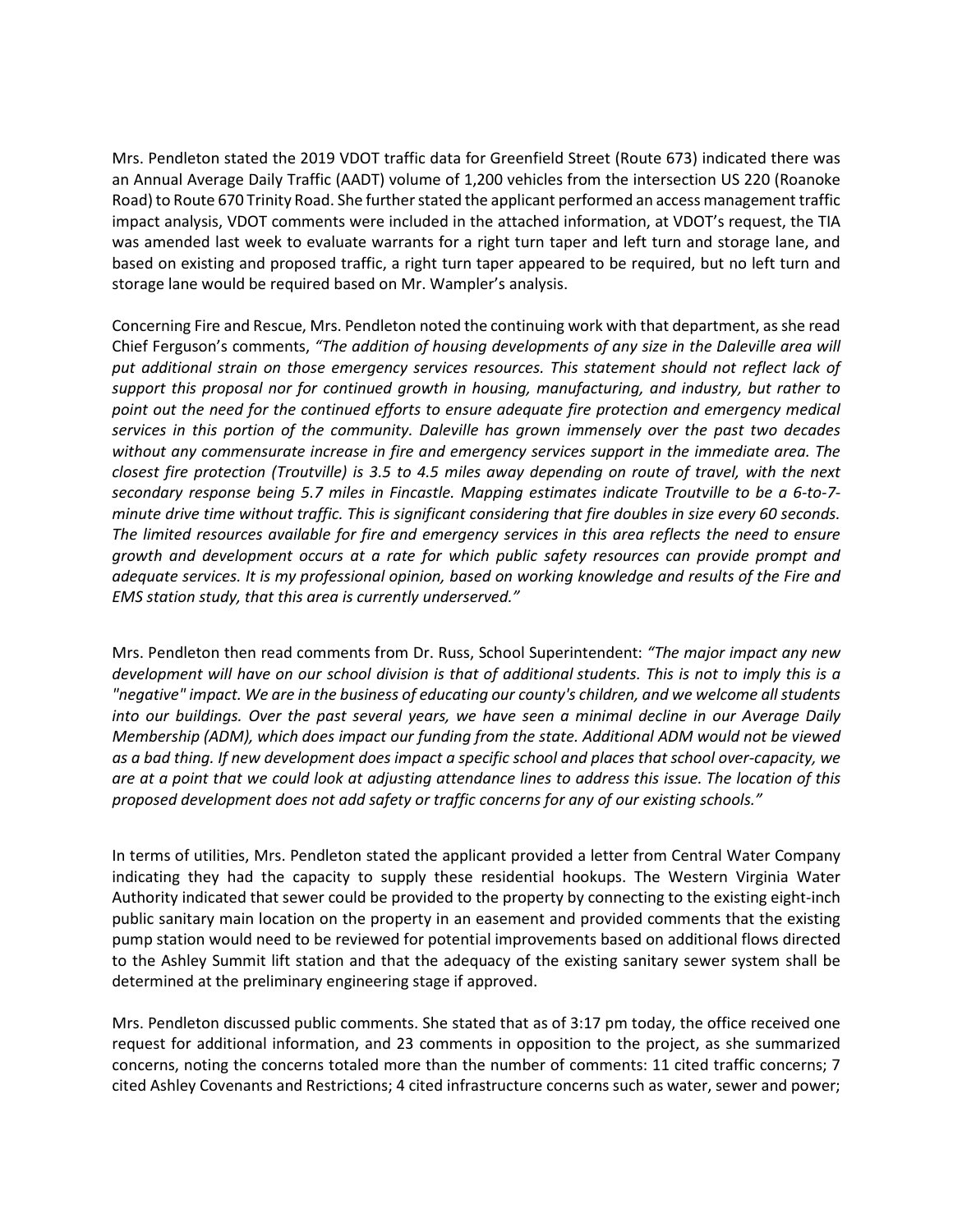2 each for cluster zoning, incompatibility, and construction traffic, as well as proffered conditions, small houses, and property values.

Mrs. Pendleton addressed public comments and notification. She stated legal ads ran in accordance with state code in the Fincastle Herald on February 25 and March 2, 2022. She further stated applicants were responsible to pay for notices to abutting property owners to be mailed via registered or certified mail five days before the hearing, noting our policy and practice was to mail them ten days in advance of the public hearing.

Mrs. Pendleton remarked that the applicant was here to present their information. She further remarked that they had a community meeting, which was not a requirement, rather a recommendation, as she noted that Staff did not attend these meetings. Mrs. Pendleton commented that we did not provide information that applicants do not proffer, which were voluntary, and presented prior to the close of public hearing. She further commented that elevations were not included because they were not proffered, although the applicant might have information. Mrs. Pendleton stated that Staff did not enforce covenants and restrictions, in the past we received covenants and restrictions when they were proffered for review only.

Mrs. Pendleton summarized this rezoning would be for 32 conventional R-1 lots over the 20,000 square foot minimum and 98 cluster lots over the 8,000 square feet minimum and 12.5 acres of open space. The concept plan, proffered by the applicant, showed one future connection to an adjacent parcel, and two cul-de-sacs. The proffered concept plan included a note that no direct driveway access to any residential lots would be permitted from Greenfield Street. Three separate open space or stormwater management lots were shown as she indicated their location on PowerPoint, and natural water features such as wetlands and water courses would be preserved. Stormwater regulations would require stormwater management lots to be dedicated in fee simple and subject to a court recorded maintenance agreement. Mrs. Pendleton brought up the 2018 proposal that had been denied by the Board of Supervisors for 170 lots, zero-lot line, R-3 development with multiple driveway access points on Greenfield Street. She also brought up that this applicant said they had reviewed the documents and comments, held a meeting on February 28<sup>th</sup> in advance of the Planning Commission meeting, and made modifications.

Mr. Bobby Wampler of Engineering Concepts Inc. in Daleville, stated he represented Mr. Alexander Boone, also present. Referring back to the previous application, Mr. Wampler stated this was a different developer with different plans.

Mr. Boone greeted the Planning Commission as he said he was excited for this new community. Mentioning the housing crisis, he said we had to look at this differently. He stated their community was focused on single family development where people could live and move through their community and Ashley Plantation and retire at Peter Fields' and Nathan Hungate's development. Mr. Boone discussed their community meeting. He said his company started reaching out to Ashley Plantation HOA in November, and then in December with no response. Mr. Boone said they were finally able to hold a community meeting in February. Mr. Boone said meeting was really interesting, they received good responses, and he learned that people did not want apartments or townhomes, and he was here with single-family dwellings, the least dense option. He commented that people talked about speeding, which would be an enforcement issue. He asked what people wanted single-family dwellings, if they didn't like the last one. He stated his development had a better traffic flow, internal roads, lots of trees, berms, people would not look at the front of houses on Greenfield, they would be an average of more than 160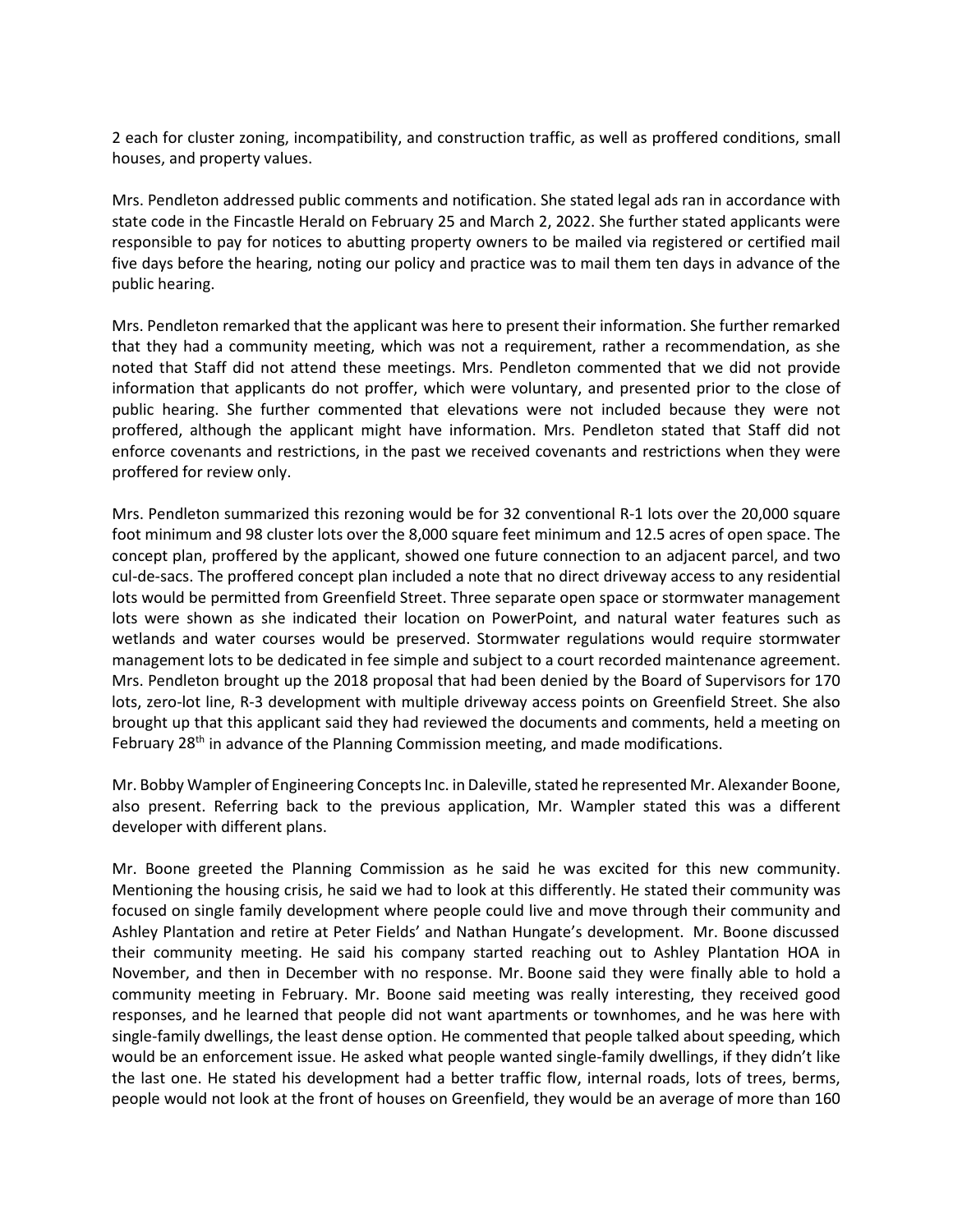feet away from Greenfield. He pointed out that some in Ashley Plantation were much closer to Greenfield Street, the prior plan had 170 lots and his would have 130 lots, with 120-125 homes, working around wetlands and streams, with most lots wider than Ashley Plantation. Mr. Boone continued that his development would have large 30 large estate lots, and their lots would be onethird larger than the previous request. He noted that 60-feet lots were usually seen, as he applauded Botetourt County for the cluster option. Mr. Boone stated that he proffered a minimum of 70-feet lots depending on the lay of land, where the prior applicant had 60-feet lots. Mr. Boone stated that he listened to the community, and that their average lots were within 0.2 of acres of the average Ashley Plantation lots. Mr. Boone then told whoever was laughing he would be glad to talk about the math. Mr. Boone stated their traffic load would not diminish the capacity of these roads based on state standards. He further stated the water company had sufficient capacity. He remarked this was something where we would go through ups and downs in the economy. He stated he hope to sell ten houses a year, this would be slow growth, but much needed growth. Mr. Boone stated he was open to Ashley Plantation covenants; he was willing to commit to building houses within 10% of Ashley Plantation average square footage. He further stated it was impossible to price a house today, with volatile material prices. He said he did not know how they would have anything less than \$450,000 up to \$800,000 to \$900,000 on the bigger lots, will see lots of 5's and 6's, \$600,000 to \$700,000 and to say that was cheap housing, was irrational. He thanked the Planning Commission for their time, noting that he and Mr. Wampler worked many hours listening, studying the file and concepts, they had reached out to the county and the residents, and looked forward to further discussion.

Mr. Lucas stated that he read about right turn lanes, and asked if there would be one or two at the entrances.

Mr. Wampler mentioned VDOT standards, radius and tapers. He responded they were barely into that level of requirement for taper, and no turning lanes would be required.

Mr. H. Nicely asked if they had established whether houses would have brick or siding exteriors.

Mr. Boone replied there would be a mix of materials on one house, he couldn't say it would be all brick, although he would commit to brick to grade on the foundation. He further replied houses would not be all brick because people did not want all brick, and they would create lots of diversity of architecture.

Mr. Kidd opened the public hearing and asked people to not speak over the three-minute time limit.

Ms. Tonya Poindexter of Daleville, said she did not get her notice until Friday March 4<sup>th</sup>. She commented that she supported homes, but objected to this, citing concerns with lack of brick or stone around homes, various builders, various designs, multiple stories, no basement, not wanting to look at backs of homes with things stored like cars, storage sheds. She requested reduced speed limits, four-way stop signs, additional officers, and EMTs.

Ms. Amy Wilson of Daleville, said she attended the February  $28<sup>th</sup>$  meeting. Voicing her opposition, Ms. Wilson said the biggest problem was unknown, stormwater issues that no one has done anything about since 2016, and speed limits, as she questioned left turn lanes, clustering and accidents on US 220 at the Greenfield Street intersection due to the short right-turn lane.

Mrs. Pendleton commented that only 98 lots were considered clustered.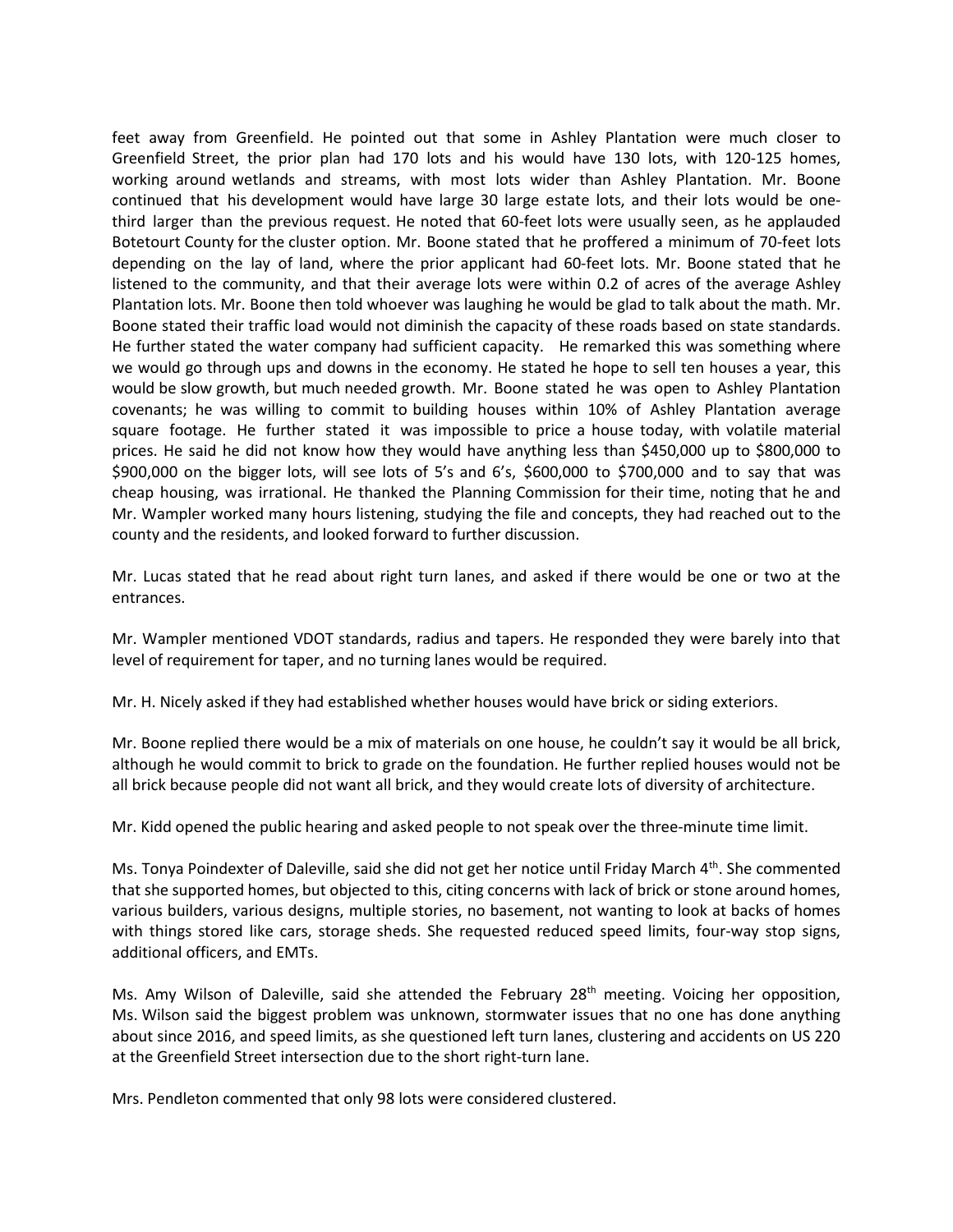Ms. Michelle Adkins of Daleville, discussed Greenfield traffic concerns as she read her public comment letter aloud. [VJL LLC public comment letter #19] She concluded that adding 130 more homes should not be allowed, this would take away the Ashley Plantation premier neighborhood status, and there were no proffers, as she requested an updated VDOT study.

Mr. Kidd confirmed with Ms. Adkins that her numbers only included trips to US 220, and not Trinity Road.

Mr. Jonathan Wolfe of Daleville, commented that he moved to Ashley Plantation from Roanoke because he wanted landscapes and beauty. He further commented that he saw this development as crammed; not consistent with this neighborhood; he did not want to see clustered homes because he could be looking at campers, sheds, this would obstruct their; would be an eyesore, and he was not in favor of this.

Mr. Tom Schreier of Daleville, questioned where deer would go at night, as he mentioned a discussion about matching Ashley Plantation. He asked about underground utilities, use of T-1 siding, lack of garages, whether or not fencing would be allowed. He brought up concerns over exterior duplication, split level style housing, a minimum of 65% of stone or masonry, and above ground pools.

Mr. William Kivlen declined to speak when called by the Chairman.

Mr. Dharmendra Patel of Daleville, mentioned safety as his biggest concern, because so many walk and jog on Greenfield Street, noting it was barely wide enough for two cars to pass. He asked how the county could require how they could jog safely to Trinity Road; asking who would pay for that if there was an accident, as he mentioned the need for a traffic light and sidewalk before approving this.

At 8:05 PM, Mr. Kidd declared a five-minute recess.

At 8:10 PM, Mr. Kidd reconvened the Planning Commission meeting.

Mr. Ali Khan of Daleville, stated that Ashley Plantation was the finest development in Botetourt County and it needed to be preserved. He said this request was similar to the 2018 request; cluster homes were not compatible to the surrounding neighborhood; they were likely to have no brick facing the back; most Ashley Plantation houses had full brick and were not cookie cutter houses. Mr. Khan questioned how contractors would build houses to change outlook of all houses, and the final price with inflation. He said if all homes were compatible with high quality, reasonable options that was OK, but there were no proffers, no defined architecture, and that would create everlasting damage to other neighborhoods and the serene quiet atmosphere.

Mr. John Alderson of Daleville, and President of the homeowners' association then spoke. He said they did not put the developer off, rather they were in the middle of a pandemic and could not meet. He said the developers met with members of community showing the same plan from 2018 with lower density. Mr. Alderson stated they had a major strain on infrastructure, primarily roads and water system; the Central Water letter was a generalized statement; there had been no definitive studies; Greenfield Street was a cut-through road; Fire and EMS would be strained; and none of that was considered.

Mr. Scott Cassell of Daleville, said he had been invited to the meeting, and they only had what they said. Mr. Cassell mentioned receiving the certified letter, noting that he did not have enough time to look at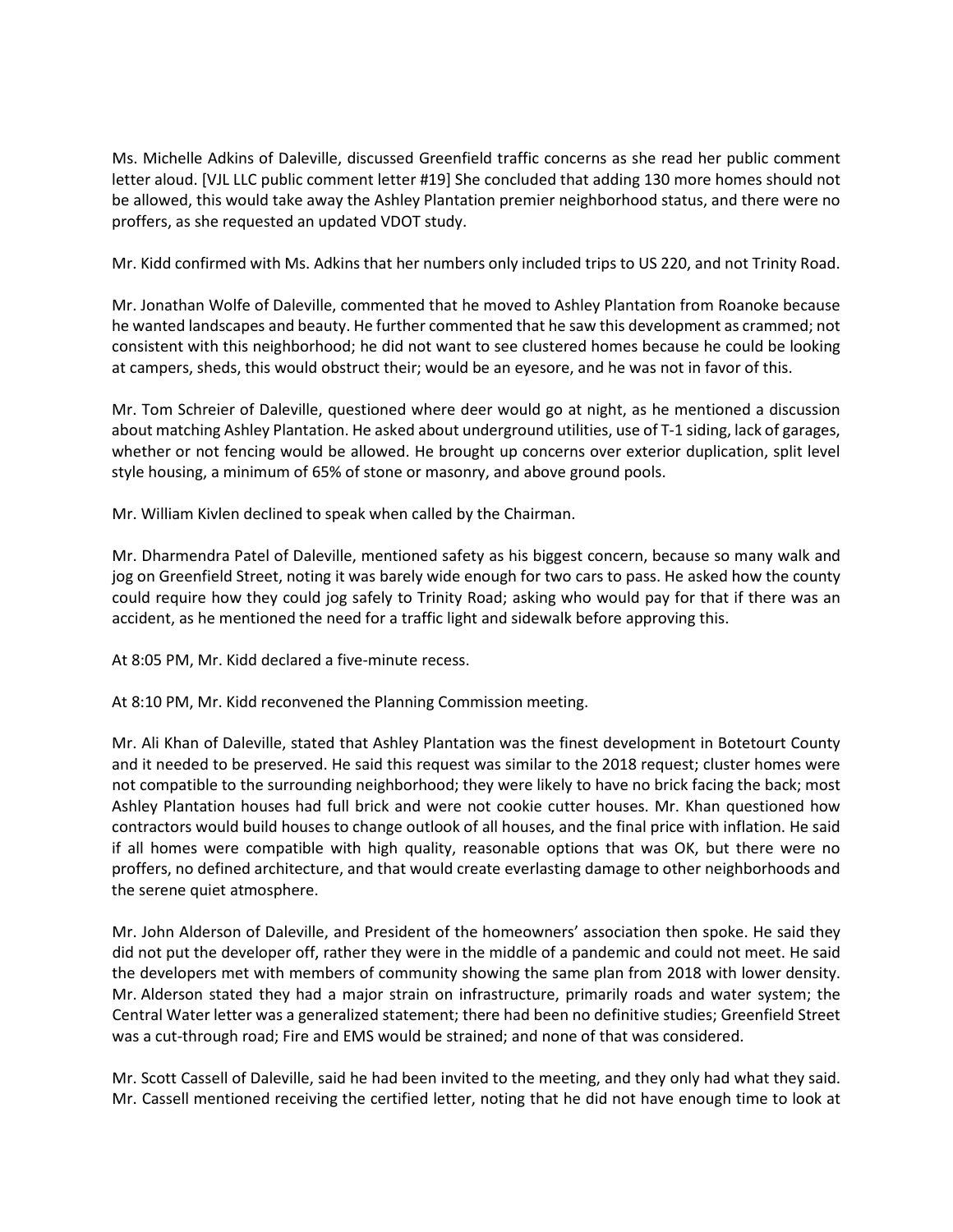written documentation as he requested postponing the decision because of the lateness of getting information.

Ms. Donna Sheffer of Daleville, stated she did not agree with this, and had just moved from 110 Charleston to her current address due to new development traffic. She said they moved here because of the agriculture zoning.

Mr. Arnie Adkins of Daleville, said he thought this property should be developed with the right scope. He stated that growth was needed, safety issues were real, compatibility issues valid, and less density would help as he questioned how much more this area could take.

Mr. Kidd asked if anyone who had not already spoken, wanted to speak.

Mr. Kidd asked Mrs. Pendleton about VDOT and future left-hand closure plans.

Mrs. Pendleton stated that VDOT information, contact information and a map was just outside the door regarding the Ashley Way and International Parkway intersection improvement project, that would allow for smoother traffic flow. Mrs. Pendleton stated that people would not be able to turn immediately left, they would turn right and then without stopping, would be able to navigate into a U-turn lane. She encouraged people to read the information on R-cuts, noting VDOT was using this across the state with tremendous success by keeping traffic flowing and reducing stop and go traffic.

Mr. Boone then responded to the public comments. Referring to Mrs. Poindexter's mention of traffic stop signs, Mr. Boone said they were in favor of stop signs, but those were a VDOT issue and had nothing to do with him. Regarding single-load driveways, Mr. Boone said if this community and the commission wanted single-load driveways to dump traffic onto Greenfield, he would change the concept plan and commit to that, although that idea was not well-received by the county. He said they could do a walking trail, it was discussed at the community meeting and he was very open to dedicating an easement, although many people get upset when a walking trail was in their backyard, as he offered the use of their walking trail to those who wanted to walk down Greenfield Street to a future greenway. In response to a comment of jamming in as many lots as possible, Mr. Boone said they could have much more density under the current zoning, because the previous applicant had 170 homes, he would have 130 lots, that was significantly less. Noting the risk and expense of housing development, he said to suggest that houses at a half-million dollars were eyesores was not reasonable or realistic. He said they would have an architectural review committee, which was not the purview of the Planning Commission. He said he was glad to accept 90% of the Ashley Plantation covenants, and was great with two to four car garages, brick or stone to grade on all sides, the rear of homes would face Greenfield 160 feet off of Greenfield, as he restated his offer to place the houses forward facing to put traffic onto Greenfield Street. Mr. Boone said that many people said today wasthe firsttime they had heard about this meeting, even though he reached out to the community by holding a community meeting. Mr. Boone said he tried in good faith to reach out to the community and engage them as he respectfully requested Planning Commission approval.

Mr. Kidd asked Mr. Wampler to explain traffic according to VDOT standards.

Mr. Wampler stated that they were under very specific guidelines and regulations with traffic studies; VDOT probably did not include Peter Fields' development in the study; he and Mr. Boone could not make the rules up; there were published guidelines for vehicle trips from a residential house; and VDOT had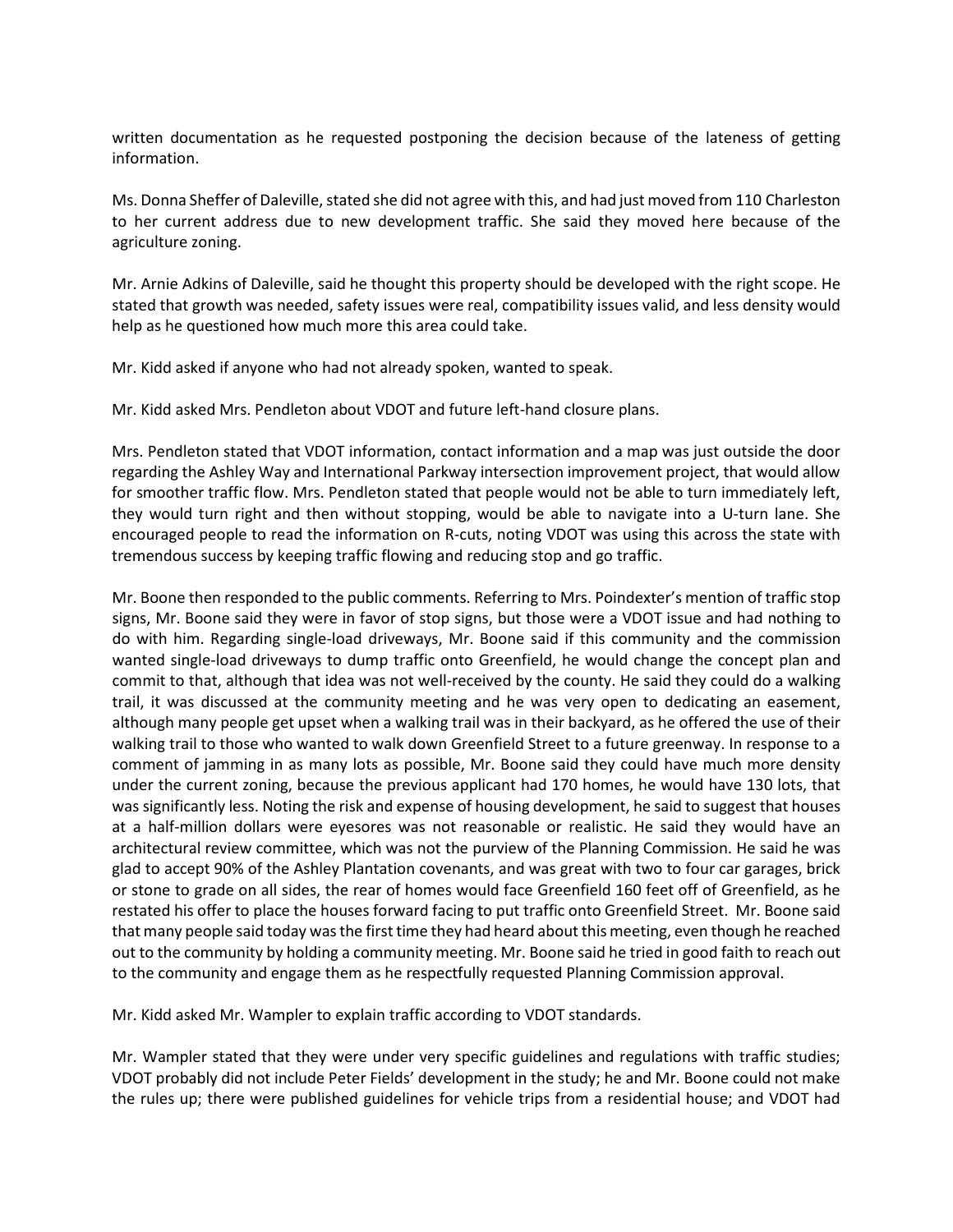published traffic volumes on Greenfield Street they were required to use for their calculations. Mr. Wampler noted that how to make traffic safer had been a topic of discussion at the community meeting. Discussing Greenfield Street, Mr. Wampler stated the road was fairly straight, the current lane width was good, and to make it wider would make it less safe and encourage speeding.

Mr. Kidd confirmed with Mr. Wampler that it was not up to them to decide what information to use.

Mr. Wampler talked about the water system. He said from a flow standpoint water tanks would drop pressure for higher elevations, but from a flow standpoint in high flow conditions with Mr. Peter Fields' project, Mr. Wampler noted with the Fields' project, the water lines had to be upsized up to 12 inches from the tanks to Greenfield Street, in addition to a loop. Mr. Wampler said from an analysis standpoint that some of these developments would help water flow conditions, producing a current flow of 1,000 gallons per minute, to 2,000 gallons per minute, and water system pressures would improve. Mr. Wampler stated the county ordinance stated this had to be built according to Western Virginia Water Authority standards.

Mr. Kidd confirmed with Mr. Wampler that the letter from Central Water guaranteed water capacity, which was regulated by the state.

Mr. Lucas asked about road width, including the road for the center loop.

Mr. Wampler answered that he envisioned the final design discussion, but they envisioned roads with 50 feet right-of-way and a minimum width of 29 feet of pavement, parking on both sides of the street. He further answered that because this development would generate more than 400 vehicles per day, and lot sizes ranged from one-quarter to a half-acre, VDOT standards would be require "pedestrian accommodation" or a sidewalk on at least one side of the road.

Mr. H. Nicely wanted to know about curb and gutter.

Mr. Boone stated that he would commit here to provide curb and gutter in the internal streets.

Mr. B. Nicely about the sewer and sewer lift station.

Mr. Wampler commented that would be a typical final design item, but he could speak to the gravity lines. Mr. Wampler stated an eight-inch gravity line could carry over a half-million gallons per day at minimum slope.

Mr. Foster confirmed with Mr. Boone that all utilities would be underground.

Mr. Lucas inquired if there would be any impacts to wildlife.

Mr. Boone responded that the amount of open space far exceeded any surrounding community, and they were preserving wetlands, streams, tree areas, and the reason for the cluster development.

## *There being no one else to speak, Mr. Kidd closed the public hearing.*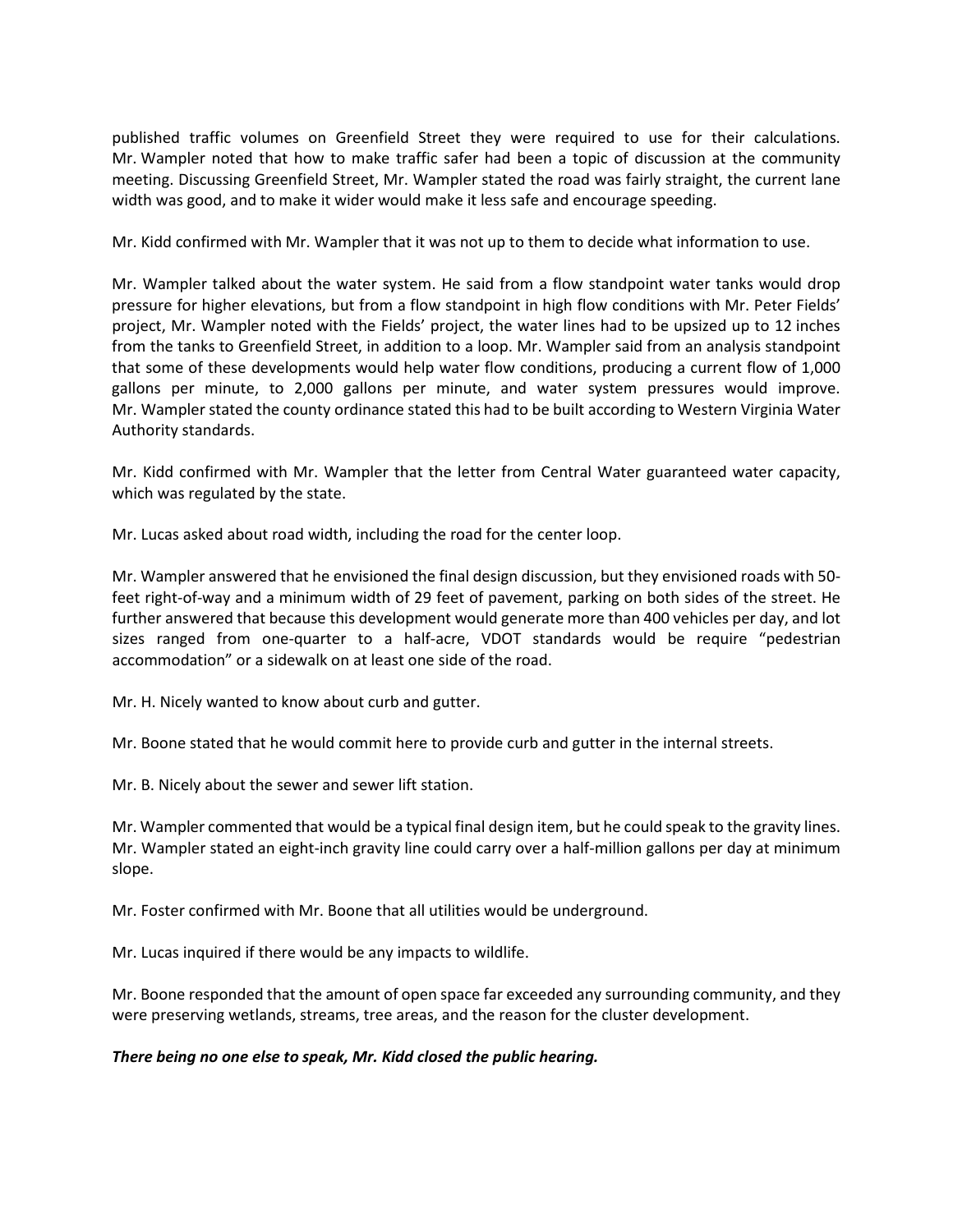Mr. Foster stated that some of the Planning Commission members were here for the last one, and he thought this was an improvement, the plan was good, and it was time for it to be developed.

Mr. B. Nicely agreed with Mr. Foster, saying a lot of work had been done on this one. He stated this was a combination of what was already there, appeared to be appropriate infill, and he knew it would develop one day. Mr. B. Nicely further stated he was good with their concept, this would be a good addition, and he did not think 130 homes would pop up in one and a half years.

Mr. Lucas concurred with those statements. He commented this will be a good transition comparing the other side of the street to this, it seemed like they had done a lot of good work for this openness, and the developer did not have control over speeding, and a traffic light.

Mr. Kidd agreed with all you said, giving a tip of the hat to you because you have addressed and taken care of the research. As far as comparing one side of street to other, Mr. Kidd stated houses were sitting a lot closer to the road, and it was a tradeoff. He further stated that he did not know that you would get a development today that can do that because of the cost.

Mr. H. Nicely appreciated all the concerns raised, especially after living in Ashley Plantation 20-some years. He commented that he was always bothered by traffic, water was still an issue, and he thought it would continue to be an issue, as he suggested connecting to the Western Virginia Water Authority. Mr. H. Nicely stated that land did need to be developed, and the Planning Commission sat here literally for days on the last proposal, because they weren't satisfied with lots opening onto Greenfield, or adequate green space. He further stated those things had been addressed. Mr. H. Nicely suggested the biggest issues that need to be petitioned were the access to US 220 with VDOT, with Botetourt County and our representatives in Richmond who held sway over those issues.

Mr. H. Nicely motioned to forward the VJL LLC request for a Commission Permit to the Board of Supervisors with a recommendation for approval on the basis that the requirements of §15.2-2232 of the Code of Virginia had been satisfied.

Mr. Foster seconded, which was unanimously approved 5:0:0:0, with the following recorded vote by roll call:

| Mr. B. Nicely, Mr. H. Nicely, Mr. Kidd, Mr. Foster, Mr. Lucas |
|---------------------------------------------------------------|
| None                                                          |
| None                                                          |
| None.                                                         |
|                                                               |

Mr. H. Nicely motioned to forward the VJL LLC request for a rezoning to the Residential (R-1) Use District, with the following proffered condition, to the Board of Supervisors with a recommendation for conditional approval on the basisthat the requirements of Section 25-581 of the Zoning Ordinance had been satisfied:

1. This project will be developed in substantial conformance with the concept plan and lot table dated January 13, 2022 and prepared by Engineering Concepts, Inc.

Mr. Lucas seconded, which was unanimously approved 5:0:0:0, with the following recorded vote by roll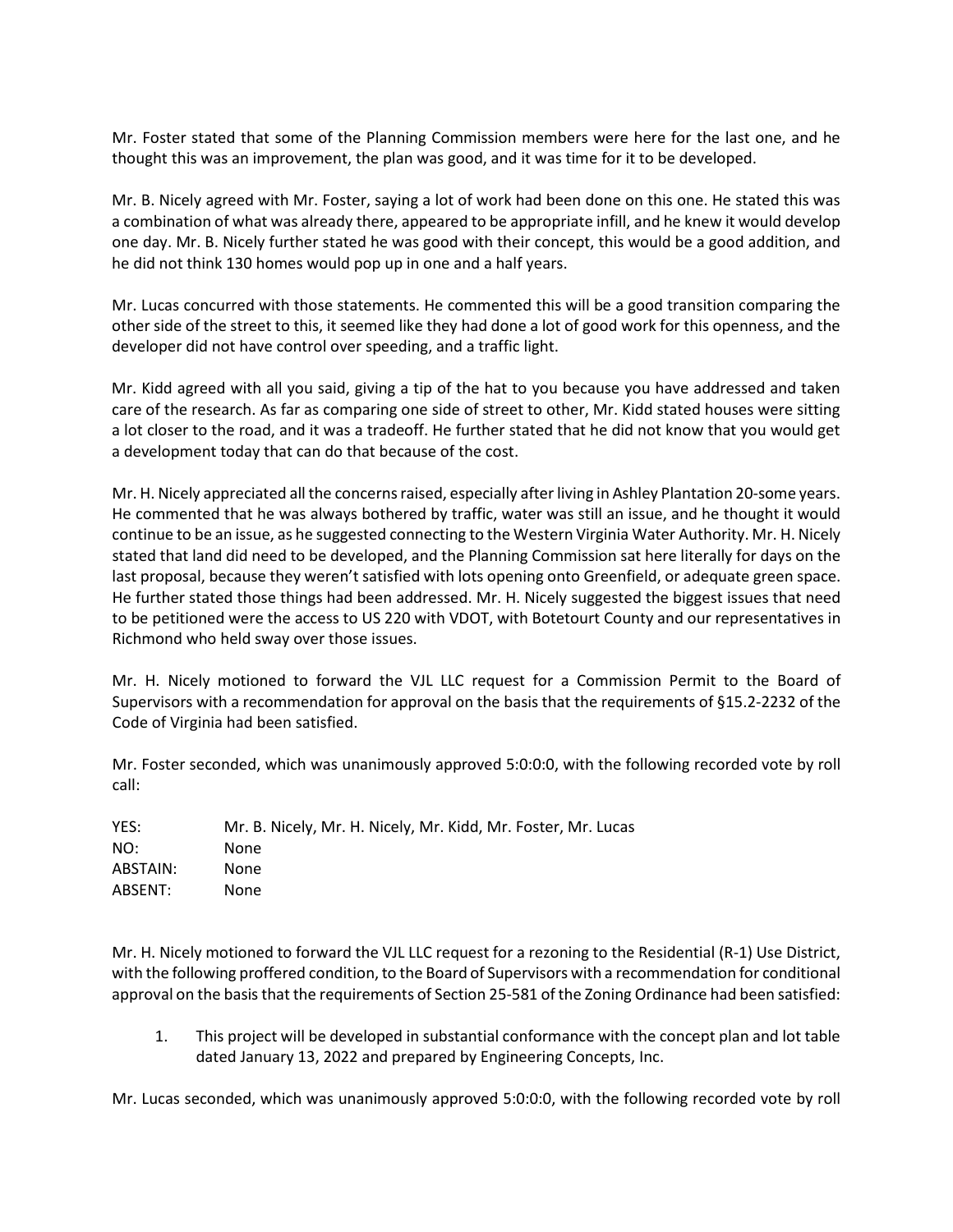YES: Mr. B. Nicely, Mr. Foster, Mr. Kidd, Mr. H. Nicely, Mr. Lucas NO: None ABSTAIN: None ABSENT: None

Mr. Kidd announced the public hearings had concluded, as he stated the work session would begin with Mr. McCoy.

## **Other business**

Mr. Jon McCoy greeted the Planning Commission members, and stated the purpose this evening would be to refresh, and receive feedback on design and guidelines, as he displayed the [attached] PowerPoint.

Mr. McCoy displayed the Gateway Crossing Overlay area map, stating the Overlay area is divided into an Interstate Subdistrict, a Community Business Subdistrict, and Residential Subdistrict. He furtherstated the Overlay contained a mixture of zoning districts from A-1 to SC, TND, B-2, and M-2. Mr. McCoy explained the intent of protecting A-1 lands by directing growth to the Gateway Crossing area, encouraging efficient use of land, creating walkable pedestrian-oriented development, encouraging a mix of land uses and to enable implementation of the Gateway Crossing Area Plan. He described the function of the Overlay, which is to sit atop existing regulations, providing a reduction in certain development standards, while providing additional standards to support traditional development design.

Mr. McCoy recapped the history of the Overlay, starting in 2015 with the Exit 150 study, 2016 Gateway Crossing Area Plan, 2017 Gateway Crossing Area Plan operationalization, 2018-2019, multiple stakeholder meetings, and culminating into now with final edits to overlay text.

As a result, Mr. McCoy said subdistricts had been proposed after determining a one-size-fits-all approach was not appropriate. He then discussed the Residential Subdistrict, a combination of mixed density, residential uses; the Community Subdistrict, with a range of uses intended to be more neighborhood focused to meet local needs, including Residential R-4 (multi-family); and the Interstate Business Subdistrict, a combination of service-oriented commercial uses, including hospitality, lodging, retail, and office compatible with walkability, mixed district with at least 70% of the developed space by square footage per lot dedicated to business and office uses

Mr. McCoy displayed the Permitted Uses chart for a summarized frame of reference. Next, he displayed the Requirements slide, showing setbacks, density and lot coverage, maximum height, landscaping, signage. Mr. McCoy then displayed parking slide and explained the reduced minimum parking requirements, the type of parking, such as on street, maximum two rows of off street, allowed in front yards, prohibition of drive-thru facilities between the building and right-of-way to promote safety, and bicycle racks requirement. Mr. McCoy displayed an example of the voluntary design guidelines with a local fast-food restaurant with the current layout, and how it could look with an updated configuration.

Mr. Lucas asked about the two rows of street parking, which Mr. McCoy and Mrs. Pendleton explained.

Mr. McCoy displayed the Voluntary Design Guidelines that he said they were intended to support goals of the Gateway Corridor Overlay.

call: